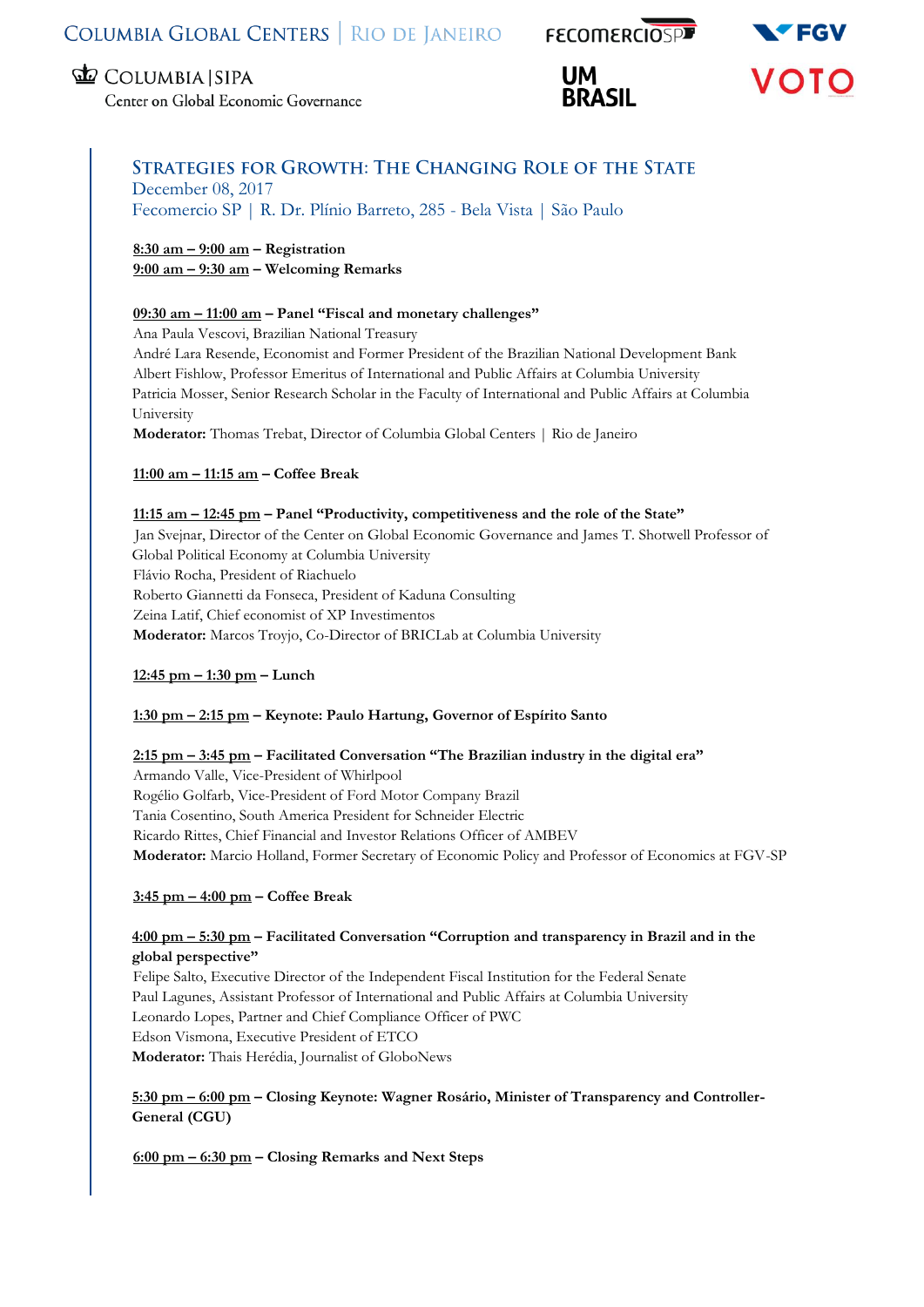

Center on Global Economic Governance

# **ABOUT THE CONFERENCE:**

"Strategies for Growth: The Changing Role of the State" will take place in Rio de Janeiro and in São Paulo, respectively on December 07 and December 08.

The initiative led by Columbia University's Center on Global Economic Governance (CGEG), in conjunction with the Columbia Global Centers in Paris, Beijing, and Rio de Janeiro was developed in response to the global financial crisis of the previous decade and the challenges that Europe, East Asia, and Latin America have faced, both individually and collectively, in its aftermath.

The second Brazil edition of the conference is the result of a successful first round in 2016 when prominent academics, business leaders and civil society were gathered to discuss the strategies for economic growth in the context of fiscal and structural reform policy, monetary and banking issues, and institutional legitimacy and transparency.

This year, participants will discuss what should be the role of the State given the political and economic changes experienced in Brazil and globally. The conference is centered around four thematic issues:

- 1. Productivity and competitiveness
- 2. Corruption and transparency in Brazil in a global perspective
- 3. New technologies and digital economy
- 4. Fiscal and monetary challenges

The conference is organized by the Columbia Global Centers | Rio de Janeiro, the Center on Global Economic Governance, Fecomercio, Um Brasil and Fundação Getulio Vargas and Voto Institute.

[Here](https://globalcenters.columbia.edu/sites/default/files/content/Rio/Media/Publications/Strategies%20for%20Growth%20-%20The%20Changing%20Role%20of%20the%20State_final.pdf) you can access the publication produced after the 2016 conference.

## **PARTICIPANTS**

#### **Albert Fishlow**

Albert Fishlow is an economist, a professor emeritus of economics at the University of California, Berkeley and a professor emeritus of international and public affairs at Columbia University. He is the former director of the Columbia Institute of Latin American Studies and Center for the Study of Brazil at Columbia. He was previously the Paul A. Volcker Senior Fellow for International Economics at the Council of Foreign Relations.

#### **Ana Paula Vescovi**

Ana Paula Vescovi is Secretary of the National Treasury, Economist, Master in Public Sector Economics at the University of Brasília (UnB), Specialist in Public Policy and Government Management (ENAP-DF) and Master in Public Administration at Fundação Getulio Vargas (EBAPE-RJ). She served for ten years in the Ministry of Finance's Secretariat of Economic Policy (SPE), where she served as Deputy Secretary of Macroeconomics from 1997 to 2007. In the SPE, she worked in the formulation of public policies, in the agenda of microeconomic reforms and monitoring the growth of the Brazilian economy and its determinants, as well as providing advice on national accounts and projections of macroeconomic parameters for the Union's budgets. Ana Paula Vescovi was also an economic adviser to Senator Ricardo Ferraço in the Federal Senate between 2011 and 2014.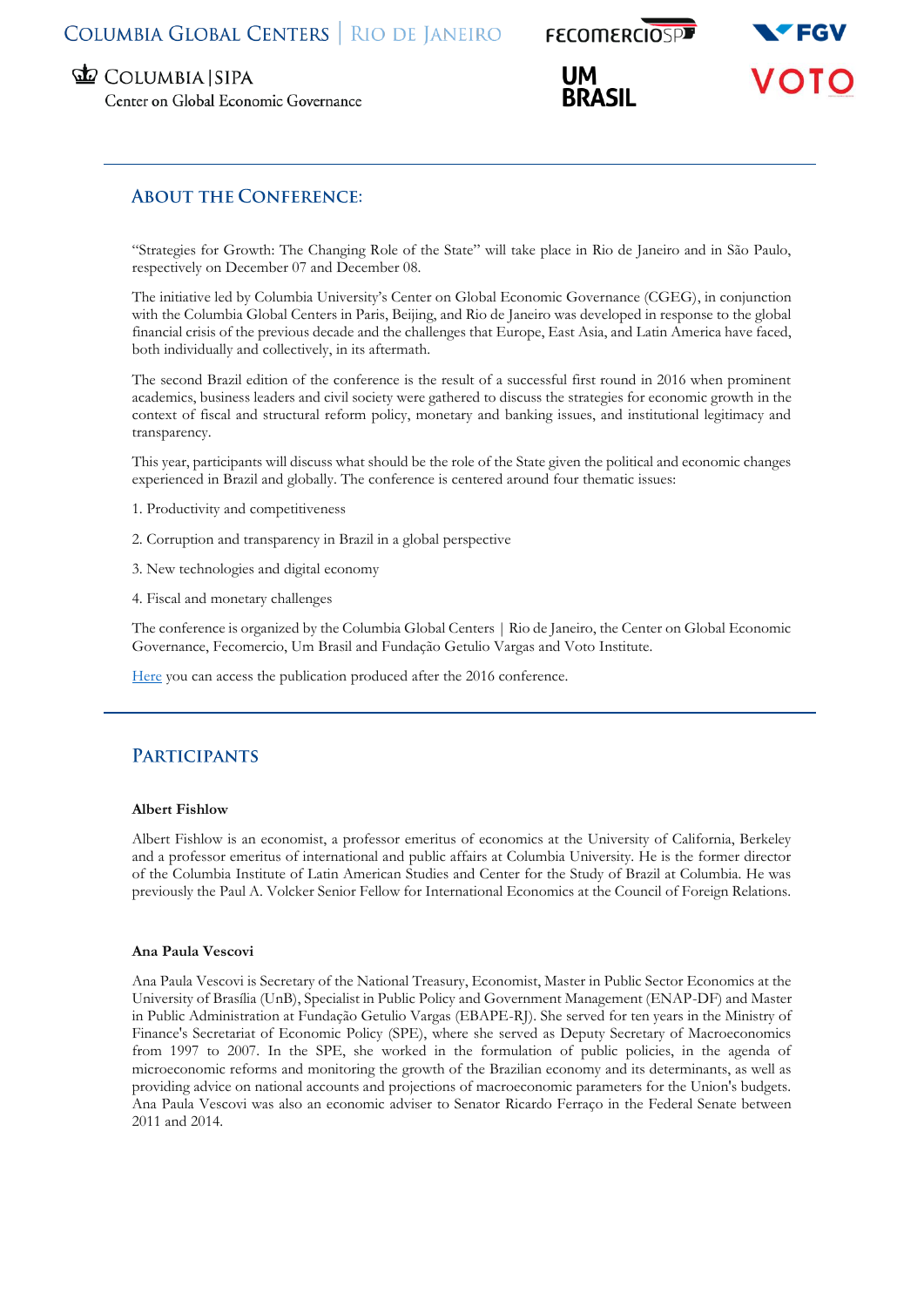Center on Global Economic Governance

#### **André Lara Resende**

André Lara Resende is an Adjunct Senior Research Scholar at the School of International and Public Affairs, Columbia University. He earned a PhD in Economics from MIT – Massachusetts Institute of Technology, in 1979. He is a founding partner of *Instituto de Estudos em Política Econômica da Casa das Garças* and a member of the board of directors of the International Advisory Board of *Itaú-Unibanco*. He taught economics at PUC-Rio de Janeiro, was a member of the board of directors of the Central Bank of Brazil and President of BNDES. He was part of the team that worked in the *Plano Real* and was an advisor to the President of Brazil during the Fernando Henrique Cardoso administration. He was also as partner and executive director of *Banco Garantia*, *Unibanco*, *Banco Matrix* and *Lanx Capital*. His book *Os limites do possível: A economia além da conjuntura*, published in 2013, also by *Cia das Letras/Portfolio-Penguin*, was awarded the *Jabuti Prize* in the book of the year in Economics, Finance and Business, in 2014. His latest book *Devagar e Simples: Economia, Estado e Vida Contemporânea* was published in 2015 by *Cia das Letras/Portfolio-Penguin.*

#### **Armando Valle**

Armando Valle has been Vice-President of Sustainability and Institutional Relations for Whirlpool Latin America since 1999. In 2011, Whirlpool Latin America, which operates in Brazil under the brands *Brastemp*, *Consul* and *KitchenAid*, directed more than R \$ 14 million for improvement programs environmental and social responsibility. Of this amount, R \$ 10.8 million was invested in several environmental initiatives, a jump of more than R \$ 4 million compared to 2010. The other R \$ 3.7 million were directed to the Consulate of Women, social action of the brand Consul who provides advice to low-income women with little education by encouraging entrepreneurship. Created 10 years ago, the initiative has already benefited more than 30,000 women of low or no income, across the country.

#### **Edson Vismona**

Edson Luiz Vismona is Executive President of the Brazilian Institute of Competitive Ethics (ETCO). Vismona is a lawyer specialized in commercial defense and consumer law. He was Secretary of Justice and Defense of Citizenship of the State of São Paulo (2000/2002); National Secretary for Agrarian Reform (2002). Founder and President of the Brazilian Association of Ombudsmen/Ombudsmen - ABO, is a member of the National Council for Combating Piracy (CNCP), of the Piracy Combat Committee of OAB/SP - São Paulo Association and Ethics of the Ethics-Health Institute.

#### **Felipe Salto**

Felipe Salto is Executive Director of the Independent Fiscal Institution. Economist by FGV/EESP and Master in Public Administration and Government also by FGV-SP. He was a macroeconomics analyst at *Tendências Consultoria*, focused on public accounts and external accounts, and also worked on projects and opinions on related matters for specific companies (2008-2014). Between 2015 and 2016, he worked in the advisory services of senators José Serra and José Aníbal, working on economic and fiscal matters. He lectured at the Lato Sensu Postgraduate Courses at FGV/EESP, in the area of macroeconomics and Brazilian macroeconomics. He has a series of articles published in the main newspapers of the Country: *Folha de S. Paulo*, *Valor Econômico* and *O Estado de S. Paulo*. In 2016, he published the book "Public Finance: From Creative Accounting to the Rescue of Credibility", by *Editora Record*.

#### **Flávio Rocha**

Flávio Gurgel Rocha is a shareholder and CEO of the Guararapes Group, which includes *Lojas Riachuelo*, Midway Financial, Midway Shopping Center and Green House Carrier. He was Federal Deputy for two legislatures and member of the National Constituent Assembly. Author of the constitutional amendment of the Single Tax and candidate for President of the Republic by the Liberal Party in 1994. Admirer of the ideas of Roberto Campos, he became an advocate of Free Market, Democracy and the Minimum State. He is Fundação Getulio Vargas and Harvard Business School alumnus. He founded and chaired the IDV (Retail Development Institute) and is currently an adviser to the institution.



**FECOMERCIOSPE** 

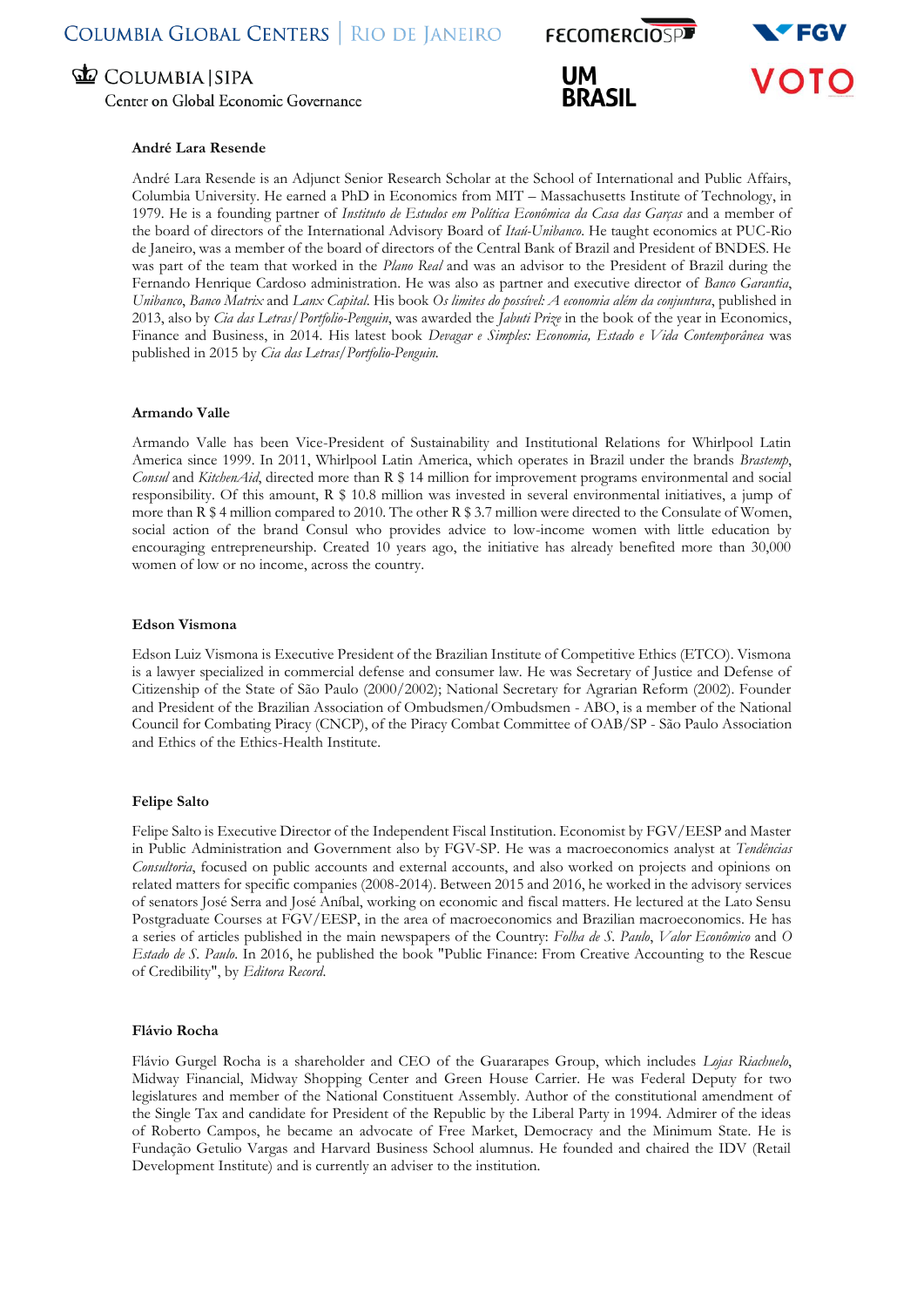Center on Global Economic Governance







#### **Jan Svejnar**

Jan Svejnar is the James T. Shotwell Professor of Global Political Economy and Director of the Center on Global Economic Governance and Director of the Center on Global Economic Governance at Columbia University's School of International and Public Affairs. He focuses his research on (i) the effects of government policies on firms, labor and capital markets; (ii) corporate, national, and global governance and performance; and (iii) entrepreneurship. He also served as Economic Advisor to President Vaclav Havel of the Czech Republic. In 2008 he was one of two presidential candidates in the Czech Republic.

#### **Leonardo Lopes**

Leonardo Lopes co-leads the PwC Forensic Services practice in Brazil, based in São Paulo, with extensive experience in external audit and business advisory services. As a business advisor, he is specialized in corporate investigations, fraud and corruption risk management, including compliance with anticorruption legislations. Since 2007, has been working in several investigations, and international FCPA and UK Bribery Act related projects, having performed FCPA compliance reviews, developed, implemented and audited anti-bribery programs, and delivered FCPA training for more than 500 people in companies from various sectors, such as medical devices and equipment, pharmaceutical, technology and infra-structure.

#### **Marcio Holland**

Marcio Holland is an Associate Professor at Fundação Getulio Vargas São Paulo School of Economics. He holds a PhD in Economics from the University of California at Berkley. He was previously secretary for economic policy at the Brazilian Ministry of Finance. His research includes macroeconomics and monetary policy.

#### **Marcos Troyjo**

Marcos Troyjo is Co-Director of Columbia University's BRICLab, a SIPA special forum on Brazil, Russia, India, and China. He also founded a think tank for entrepreneurship named the Center for Business Diplomacy. Troyjo holds a PhD in Sociology of International Relations from *Universidade de São Paulo* and pursued postdoctoral studies at Columbia University.

#### **Patricia Mosser**

Patricia C. Mosser is a Senior Research Scholar and Senior Fellow at Columbia University's School of International and Public Affairs and Director of the Initiative on Central Banking and Financial Policy. Previously, Mosser was head of the Research and Analysis Center at the Office of Financial Research, U.S. Treasury Department. Mosser spent over 20 years at the Federal Reserve Bank of New York where she was a senior manager at the Fed's open market desk overseeing market analysis, monetary policy implementation including many crisis-related facilities, foreign exchange operations, and analysis of financial stability and reform. She previously served as an economist and manager in the New York Fed Research Department and as an assistant professor in the Economics Department at Columbia.

#### **Paul Lagunes**

Paul Lagunes is an Assistant Professor at Columbia University's School of International and Public Affairs. His research focuses on corruption, especially as it affects subnational governments in the Americas. Lagunes is also the co-editor with Susan Rose-Ackerman of Greed, Corruption, and the Modern State: Essays in Political Economy (forthcoming). He obtained his Ph.D. in political science from Yale University.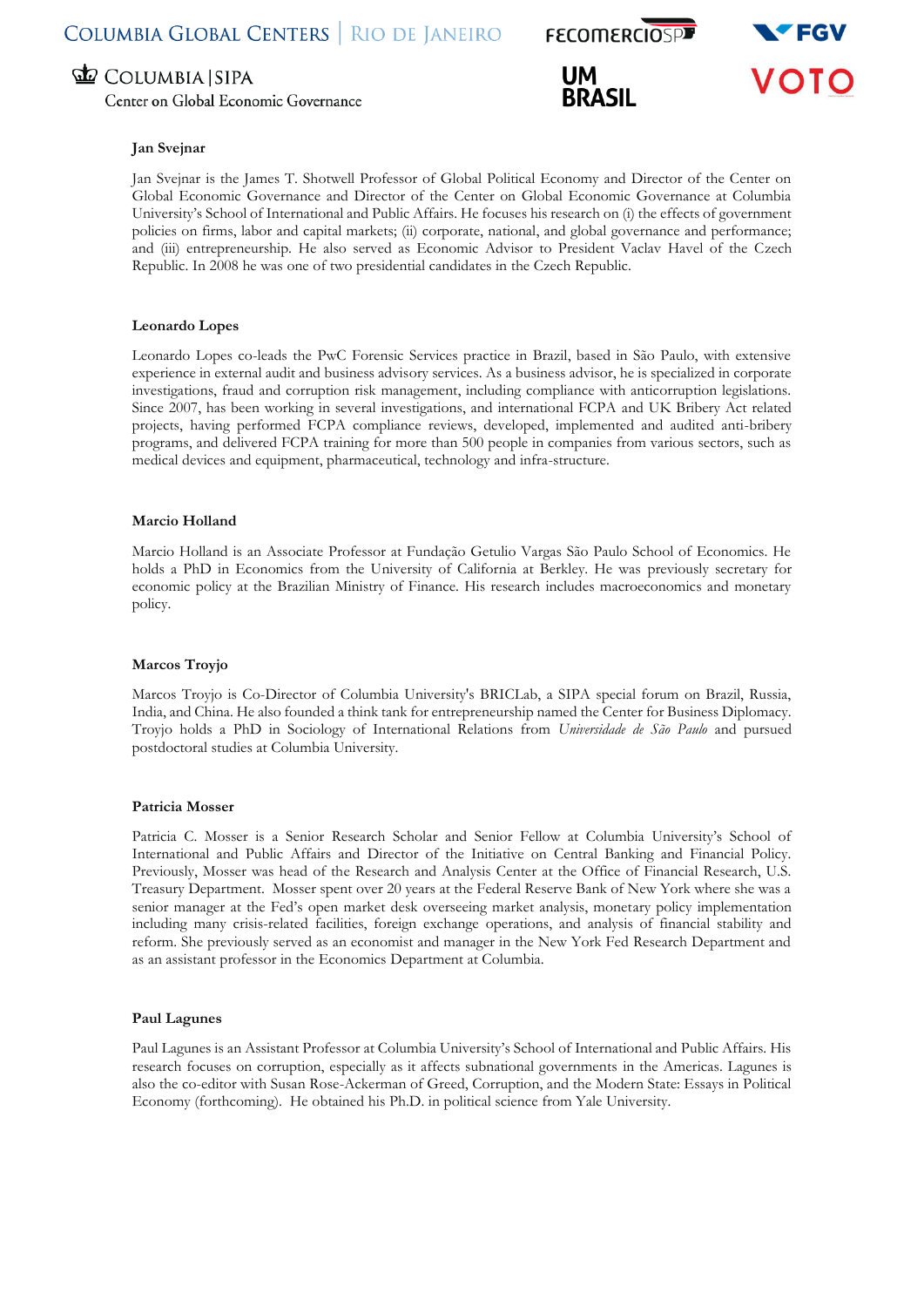Center on Global Economic Governance

# **FECOMERCIOSPE**





#### **Paulo Hartung**

Paulo Cesar Hartung Gomes has been governor of Espírito Santo since January 2015, having been elected in the first round for a third term. In the current term, Hartung prioritizes the organization of public accounts, priority investments in the areas of health, education and public safety. He is an economist graduated in 1978 from the Federal University of Espírito Santo. He was a state deputy for two terms before being elected Federal Deputy in 1991. In 2002, he applied for the State of Espírito Santo Government and was elected in the first round. In 2006, he was re-elected governor, having carried out administrations (2003-2010) that, with the ethical and management shocks, reorganized and modernized the public machine, increasing the state's investment capacity from less than 1% to 16% of the collection, qualifying, expanding and increasing public services and public works. With the current scenario of financial, social and ethical crisis in the country, governor Paulo is a national reference in the area of public management. Even with declining revenues, he implemented a fiscal austerity policy in the State, which prioritized cost cutting, maintenance of quality public service provision, distribution of investment in all areas of the State, as well as attracting and encouraging the arrival and maintenance of investors in Espírito Santo.

#### **Ricardo Rittes**

Ricardo Rittes is Ambev's Financial and Investor Relations Vice-President. He joined the Company in 2005 and previously held the position of Treasury Manager for both Ambev and ABI, as well as being IT Director and Shared Services by Ambev. He holds a degree in production engineering from the Polytechnic of São Paulo, and an MBA from the University of Chicago.

#### **Roberto Giannetti da Fonseca**

Roberto Giannetti da Fonseca is President of Kaduna Consulting and the Brazilian part of CEAL - Business Council of Latin America. He is also a member of the Board of Directors of Multigrain (Mitsui & Co.) and Search Minerals (Canada). He was Director and President of Cotia Trading from 1975 to 1988, and later from Silex Trading from 1989 to 2000. He then held the position of Executive Secretary of CAMEX - Brazilian Chamber of Foreign Trade (from February 2000 to June 2002) the Presidency of the Republic. He was also President of FUNCEX - Foundation for the Study of Foreign Trade from 2003 to 2009, and Director of International Relations and Foreign Trade of FIESP from 2004 to 2013. He holds a bachelor's degree in Economics from the University of São Paulo (1975).

#### **Rogélio Golfarb**

Rogélio Goldfarb is Vice-President of Ford Motor Company Brazil and also of the National Association of Motor Vehicle Manufacturers (ANFAVEA). He has been working in the automotive industry since 1981, when he joined Ford as a truck project engineer. In 2001, Golfarb was appointed director of corporate affairs and communications for the company. Vice President of ANFAVEA in the 2001-2004 management, Golfarb participated in the group that led the international negotiations to expand trade agreements of the automotive sector. He also participates in the dialogue for trade agreements with the European Union, FTAA and South Africa. He graduated from the Faculty of Industrial Engineering (FEI) in Mechanical Production Engineering and holds a Strategic Planning course diploma from Duke University.

#### **Tania Cosentino**

Tania joined Schneider Electric in 2000, as national sales manager for projects and services. Three years later, she was nominated sales director, and in 2009, she assumed the presidency of the Brazilian subsidiary, being the first Brazilian citizen and the first woman to have such position in Schneider Brazil's history. In January 2013, she was promoted to President for the South America region. Over the last 25 years, Tania Cosentino has dedicated her career to the electric industrial segment. She has occupied several managerial positions and functions in different companies, which gave her a global and deep vision of the energy sector, its operations and trends.